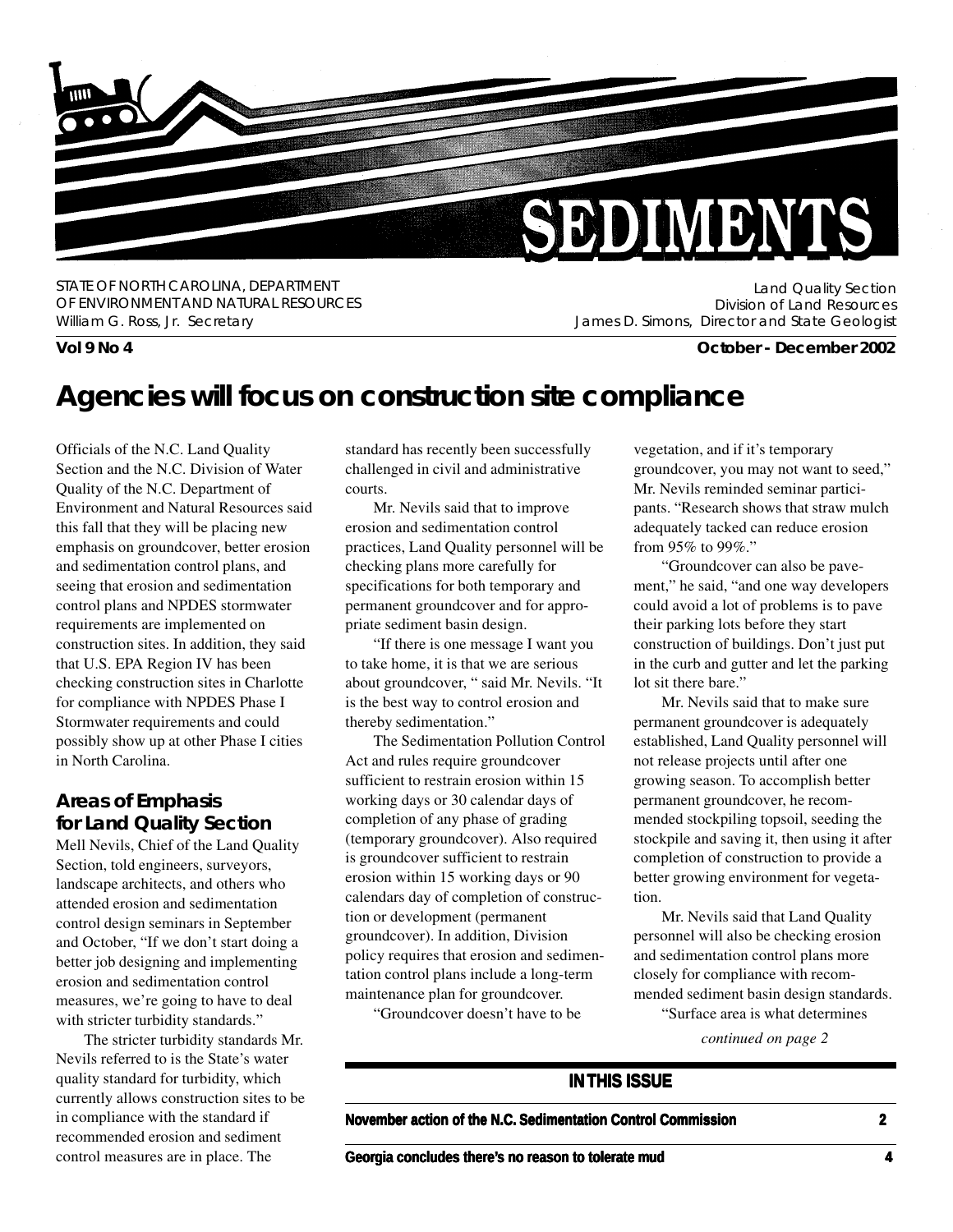### **November action of the North Carolina Sedimentation Control Commission**

At its regular meeting on November 11, 2002, the N.C. Sedimentation Control Commission took the following action:

- Approved continuing delegation of authority to implement the Sedimentation Pollution Control Act to the N.C. Department of Transportation on its projects. Land Quality Section Chief Mell Nevils told the Commission that his review of the DOT Erosion and Sedimentation Control Delegation showed that DOT continues its commitment to maintaining and improving its delegation. Mr. Nevils did make several recommendations for continuing emphasis by DOT, including working with the Army Corps of Engineers, the North Carolina Wildlife Commission and the U.S. Fish and Wildlife Service to improve the design and construction of stream relocation restoration and mitigation projects.
- Set the Commission's meeting schedule for 2003. Meeting dates are February 5, May 14, August 6, and November 5, 2003.
- Approved using \$70,000 in Education Funds and Local Programs Assistance Funds to help meet a mandated 2002- 2003 \$162,000 additional budget cut for the Land Quality Section.
- Agreed to put together a committee to work with stakeholders on proposed amendments to the Sedimentation Pollution Control Act for the next session of the General Assembly.

### **Focus on compliance** *continued*

trapping efficiency of sediment basins and traps, not depth," said Mr. Nevils. "A depth of two feet is adequate for most particulates to settle out. The rest of the depth is for sediment storage. You cannot improve the efficiency of a basin by making it deeper.

"Refer to the Erosion and Sediment Control Design Manual for the equation to calculate surface area (A=0.01q). Surface area calculation should be based on the total area draining to the basin. You cannot reduce the size of a basin just because you expect the site to be open for less than a year. If you reduce the size, you're reducing the efficiency."

According to Mr. Nevils, Land Quality staff will be checking more closely to see that basins are located where they can be accessed for cleanout during all phases of grading. "Don't think you can design to last the life of the project without maintenance," he said.

#### **NPDES Stormwater Phase II requirements for construction sites**

Bradley Bennett, head of the Stormwater and General Permits Unit of the N.C. Division of Water Quality, told seminar participants that federal NPDES Stormwater Phase II requirements for all construction sites larger than 1 acre become effective March 10, 2003.

As of March 10, 2003, all projects that must have an erosion and sedimentation control plan must also be covered by the General Permit to Discharge Stormwater under the National Pollutant Discharge Elimination System. Application for an erosion and sediment control plan, will be considered as Notice of Intent to be covered by the General Permit. When the applicant receives the approved erosion and sedimentation control plan, the NPDES General Permit for construction sites will be attached. The General Permit lays out what projects must do to be in compliance with the federal stormwater program.

*SEDIMENTS Vol 9, No 4 October - December 2002*

*SEDIMENTS* is published quarterly by the N.C. Sedimentation Control Commission to provide information and assistance to the regulated community and to facilitate communication among personnel of state and local erosion and sedimentation control programs.

Send change of address to WRRI, Box 7912, North Carolina State University, Raleigh, NC 27695- 7912(919/515-2815; water\_resources @ncsu.edu). Fifty-nine hundred copies of this newsletter were printed at a cost of \$861.12 or 15 cents per copy.

Personnel of the Land Quality Section of the N.C. Department of Environment and Natural Resources provide information and assistance for implementation of the N.C. Erosion and Sedimentation Control Program. For assistance, please contact the Regional Engineer or the Raleigh headquarters listed below:

> Richard Phillips, P.E. Interchange Bldg, 59 Woodfin Place Asheville, NC 28801 (828) 251-6208

Gerald Lee, CPESC (Acting) 225 Green Street, Suite 714 Fayetteville, NC 28301 (910) 486-1541

Doug Miller, P.E. 919 N. Main Street Mooresville, NC 27115 (704) 663-1699

John Holley, P.E., CPESC 3800 Barrett Drive, Suite 101 Raleigh, NC 27609 (919) 571-4700

Floyd Williams, P.G. 943 Washington Sq. Mall Washington, NC 27889 (252) 946-6481

Dan Sams, P.E. 127 Cardinal Dr, Ext Wilmington, NC 28405-3845 (910) 395-3900

Matt Gantt, P.E. 585 Waughtown St. Winston-Salem, NC 27107 (336) 771-4600

Mell Nevils, P.E. Raleigh Headquarters 512 N. Salisbury St., 1612 Mail Service Center Raleigh, NC 27699-1612 (919) 733-4574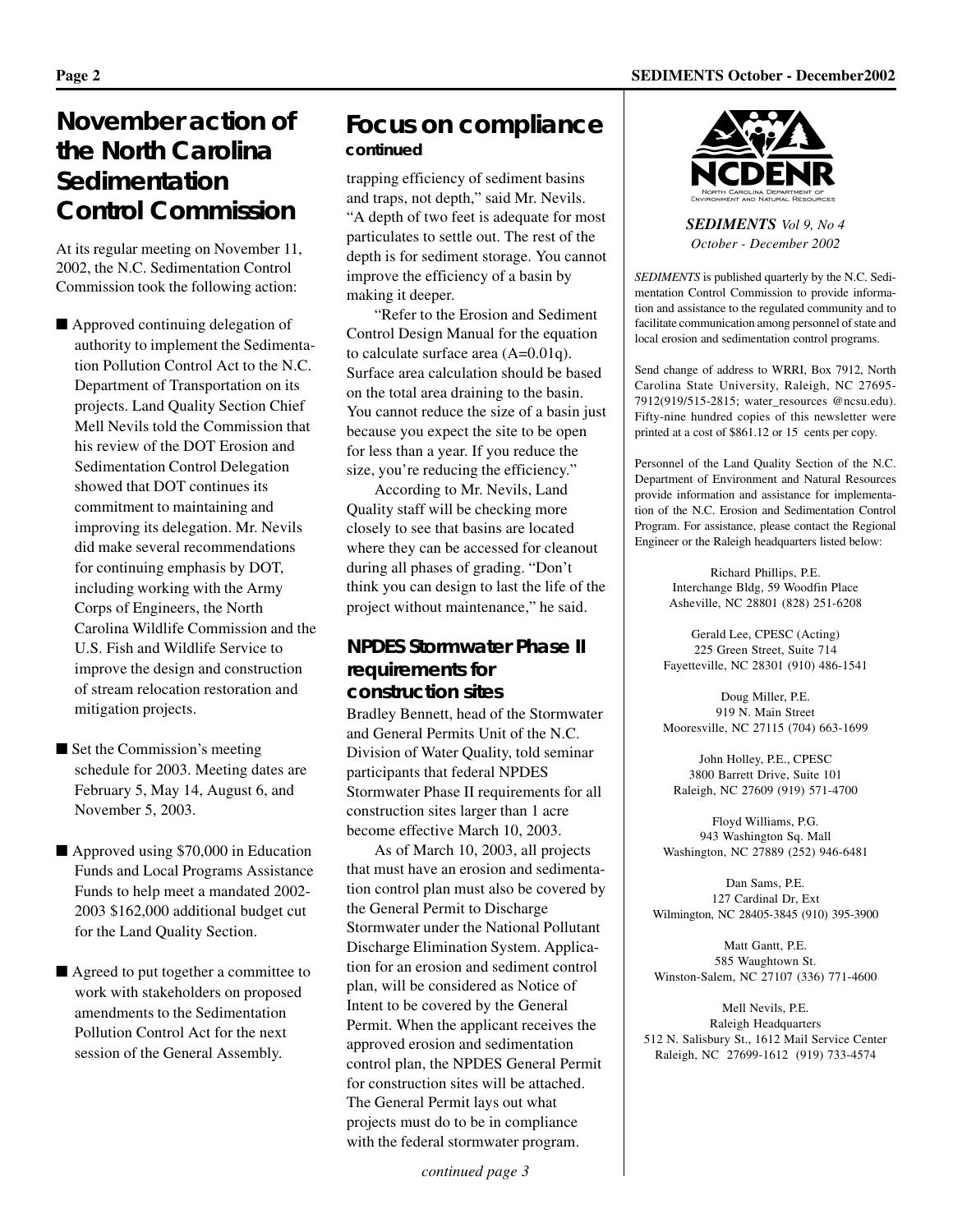The North Carolina Sedimentation Control Commission

The Sedimentation Control Commission (SCC) was created to administer the Sedimentation Control Program pursuant to the N.C. Sedimentation Pollution Control Act of 1973 (SPCA). It is charged with adopting rules, setting standards, and providing guidance for implementation of the Act. The composition of the Commission is set by statute to encompass a broad range of perspectives and expertise in areas related to construction, industry, government, and natural resource conservation and quality. All members are appointed by the Governor and serve three-year terms, except for the Director of the Water Resources Research Institute of The University of North Carolina, who serves as long as he remains Director. The chairman of the SCC is named by the Governor.

Chairman: Kenneth H. Reckhow Durham Director of Water Resources Research Institute

Commissioners:

John R. Bratton Knightdale Rep. N.C. Mining Com.

Donnie W. Brewer Greenville Rep. Professional Engineers of N.C.

James Ferguson Clyde Rep. N.C. Soil and Water Conservation Com.

Phillip Ray Gibson Cullowhee Non-governmental conservation representative

> J. Wendell Gilliam Raleigh Rep. NCSU Dept. of Soil Science

Gregory D. Jennings Raleigh Rep. N.C. Environmental Management Com.

> Ray B. Killough Matthews Rep. N.C. public utilities

Joseph A. Phillips Raleigh Non-governmental conservation representative

Kyle Sonnenberg Southern Pines Rep. Association of County Commissioners/ N.C. League of Municipalities

Ralph Stout Greensboro Rep. Carolinas Associated General Contractors

F. Roger Watson Asheville Rep. N.C. Home Builders Association

### **Focus on compliance** *continued*

Requirements are as follows:

- 1. Implement the approved erosion and sedimentation control plan and keep a copy of the plan on site. Deviation from the approved erosion and sedimentation control plan will be considered a violation of the federal NPDES General Permit.
- 2. Prevent spilling of fuels, lubricants, coolants, hydraulic fluids, and any other petroleum products onto the ground or into surface waters. Dispose of spent fluids appropriately.
- 3. Use herbicides, pesticides, and fertilizer in a manner consistent with the Federal Insecticide, Fungicide and Rodenticide Act and in accordance with label restrictions.
- 4. Control management and disposal of litter and sanitary waste from the site so that no adverse impacts to water quality occur.
- 5. Inspect all erosion and sedimentation control facilities every seven calendar days (twice in seven calendar days for stormwater discharges to streams on the latest EPA-approved 303(d) list\*\*) and within 24 hours of any storm event of more than 0.5 inches of rain in a 24-hour period. Maintain a rain gauge on site and keep a record of the rainfall amounts and dates.
- 6. Observe stormwater runoff discharges and look for clarity, floating solids, suspended solids, oil sheen and other obvious indicators of pollution and evaluate the effectiveness of the erosion and sedimentation control measures. If sedimentation is leaving the disturbed area, take immediate action to control the discharge.
- 7. Keep a record of inspections. Record any visible sedimentation found outside the disturbed limit and record measures taken to clean up the

sediment. Make these records available to the Division of Water Quality or its authorized agent upon request.

8. Maintain erosion and sediment control measures to keep them operating at optimum efficiency.

*(This is not a complete summary of the General Permit conditions and should not be relied upon for compliance purposes. A copy of the General Permit can be downloaded from the DWQ Stormwater and General Permits website at http://h2o.enr.state.nc.us/su/ PDF\_Files/SW\_General\_Permits/ NCG010000.pdf)*

Mr. Bennett told seminar participants that Water Quality is reshuffling resources to focus more on enforcement of stormwater rules, including on construction sites. He said that Water Quality and Land Quality have an agreement, under which Land Quality will notify Water Quality of NPDES stormwater violations noted during inspections. Violations of NPDES stormwater rules constitute a violation of the federal Clean Water Act and are subject to civil penalties of up to \$27,000 per day. Under state law, a daily civil penalty of \$10,000 per violation can be assessed for violation of terms of the permit.

# **Personnel changes**

- **Sonya Avant**, formerly with the N.C. Division of Water Resources, has joined the N.C. Division of Land Resources, Land Quality Section, as Assistant State Sediment Specialist.
- **Caroline Medlin**, Sediment Education Specialist, has resigned her position to stay home with her two children. She will assist with education activities on a part-time basis from home through January.
- **James D. Simons**, who had been serving as Acting Director and State Geologist, has been appointed to that position.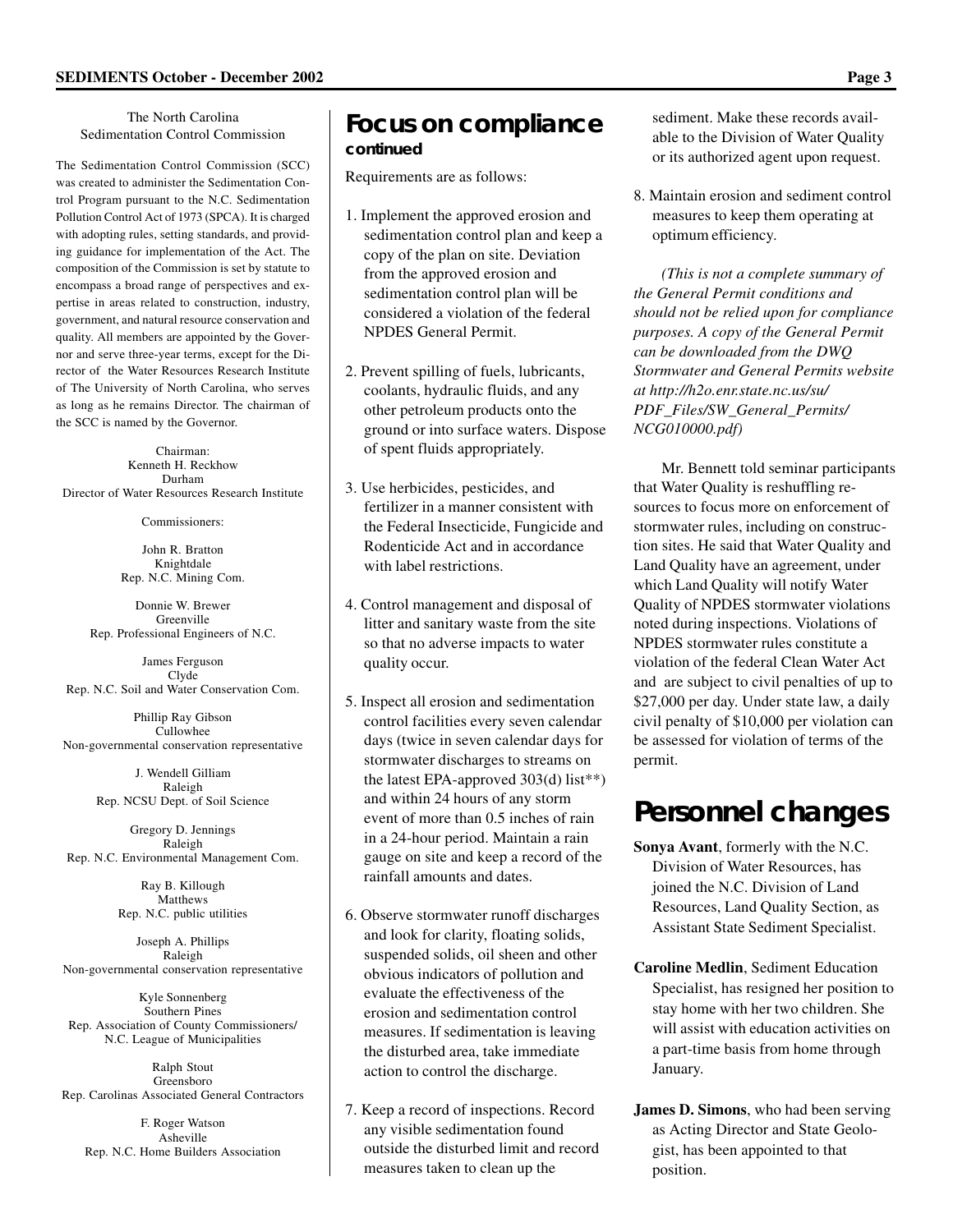# **Georgia concludes there's no reason to tolerate mud**

Since 1993, the State of Georgia has been examining the impacts of sedimentation on its waterways and conducting studies to determine if it is technically feasible to protect its waterways from sediment pollution in a cost effective manner. Last year the Georgia Environmental Protection Division published a number of reports resulting from studies funded by a \$400,000 grant to support the work of the Erosion and Sedimentation Control Technical Study Committee (known as "Dirt II"). The committee sponsored cutting-edge technical research and policy analysis by the National Academy of Public Administration and reached the conclusion that it is possible to prevent sediment pollution without imposing huge costs on development by changing the "mud happens" attitude of developers, regulators, and citizens alike.

According to the Dirt II Panel, "we now know how to build homes and schools, roads and utility corridors, shopping centers, offices, hospitals, and churches without significant erosion,

### **Local Program Assistance Grants available**

The North Carolina General Assembly is currently providing funds for cost sharing with local governments to start new erosion and sedimentation control programs or to help existing programs improve their effectiveness. Interested local governments may obtain an application package by calling the Land Quality Section Central Office at (919) 733-4574. The application package is also available in pdf format at website: http://www.dlr.enr.state.nc.us/forms/ lpgrant.pdf. The deadline for applications for the 2003 grant cycle is January 15, 2003.

without loosing mud-choked water on downstream homeowners and without generating the enormous financial and environmental costs that spread with sedimentation." Based on the results of actual construction projects, the panel concluded that simply by using proven state-of-practice techniques, developers can conduct construction that "does virtually nothing to accelerate the natural process of erosion."

#### **Big Creek School Project**

One of the projects that led the Dirt II Panel to its conclusions was the Big Creek School project in Fulton County near Atlanta. Building the elementary school would require disturbing the soil on 22.5 acres of a 50-acre lot in an affluent suburban area abutted by residential properties. The neighbors were protective of property values and would be on guard against muddy runoff. The site was fairly steep and wooded, and clearing and grading would risk sending tons of mud downhill toward the neighbors and adjacent streams. The Fulton County School Board wanted to manage a serious business risk and at the same time keep design and construction costs as low as possible. The Fulton School Board decided to collaborate with the Dirt II Panel as the test site for demonstrating state-of-practice erosion prevention and sediment control measures in Georgia.

The team put together to design and execute the demonstration project included landscape architect Mike Breedlove of Breedlove Land Planning and Dr. Richard Warner of the University of Kentucky, creator of the SEDCAD4\* erosion and sedimentation control modeling software. Breedlove and Warner designed a comprehensive erosion prevention and stormwater and sedimentation control system to achieve a performance goal both in the short and long term. The system used standard, economical erosion prevention and

sedimentation control practices with some innovative modifications. The contractor, Beers-Moody, became a critical part of the system by committing to daily site walk-throughs with attention to runoff paths changed during the course of the day's construction and quick attention to potential problems.

The Big Creek School erosion prevention and sediment control system was designed to ensure that the hydrology of the site would replicate predevelopment conditions and take advantage of the functioning forested stream buffers. Rather than determining the volume of water that needed to be managed and designing structures to manage that volume, the designers evaluated overall flows and infiltration capacity of the site and used energyreduction devices and materials to reduce runoff and promote infiltration.

From the very beginning of the project, erosion prevention was a goal. Salable timber was removed from the site and all remaining woody material (about 60% of the total removed wood) was fed through a tub grinder, generating two 30 to 35-foot-high piles of roughly ground mulch. Mulch was used generously throughout the site for immediate erosion prevention, dissipating rainfall energy and reducing velocity of overland flow. As a primary erosion prevention measure, the designers paid a great deal of attention to exposed slopes, successfully using the simple techniques of top-ofslope berms and temporary slope drains feeding to sediment basins.

Before grading began, an 800-foot rock construction entrance was completed and perimeter control measures were stabilized. One of the newer system components that went in early and proved extremely effective was a seep berm—a 1,275-foot-long channel with check dams and multiple side outlets encircling one quarter of the site. A seep berm extends the functionality of a simple, everyday diversion used to carry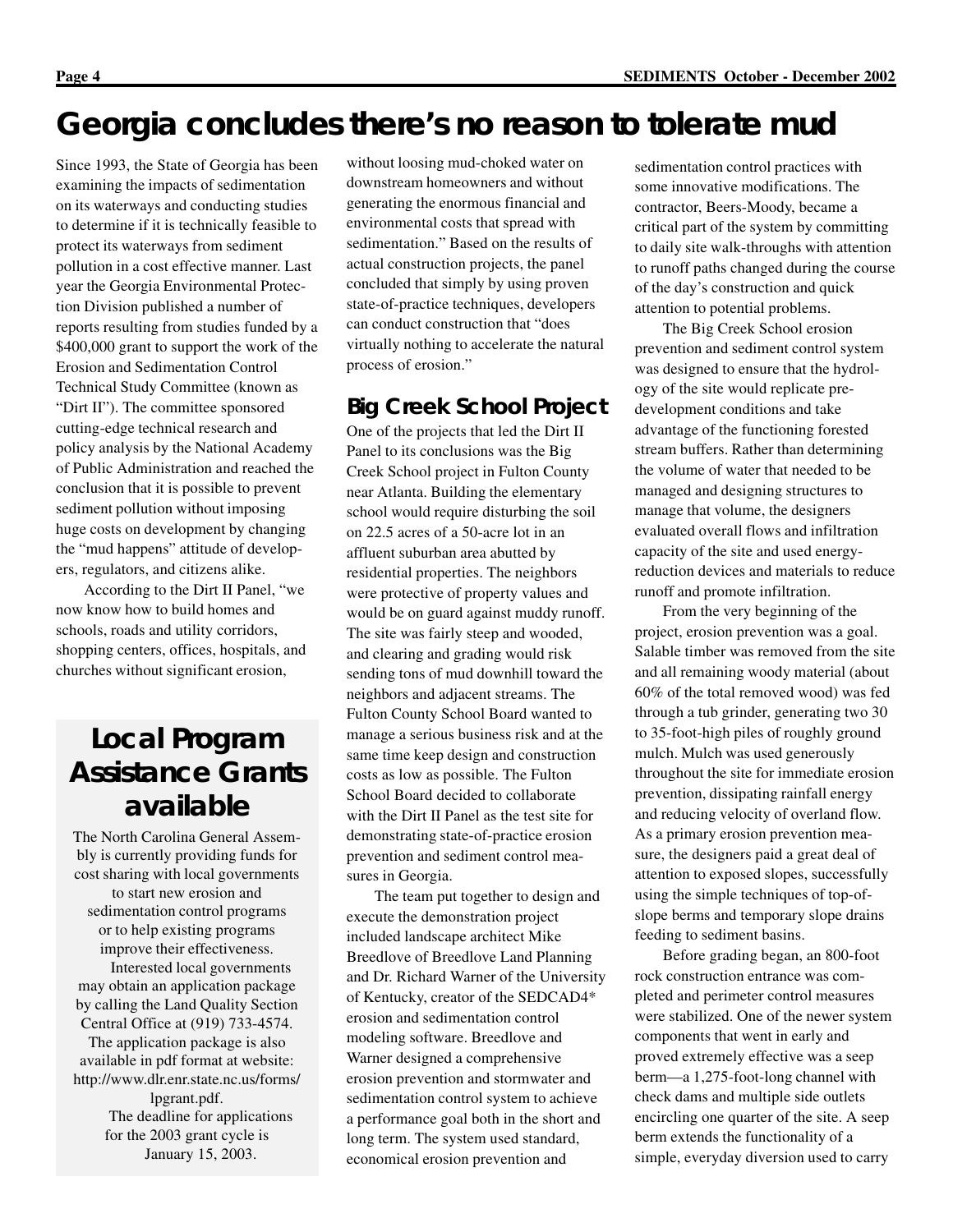runoff to a basin. Check dams along the diversion back up runoff, allowing sediment to settle. Runoff from smaller storms was completely contained and seeped through the berm to the down gradient forest buffer, which provided secondary treatment. The seep berm vastly reduced the quantity and timing of runoff going to the site's largest sediment basin. The seep berm was sized to be wide enough for a trackhoe and small dump truck for ease of cleanout.

The basin fed by the seep berm was a multiple-treatment system. It consisted of a partially cemented riprap plunge pool and an inlet channel, a 950-cubicyard first-flush sediment basin, an internal earthen dike with a rock drain, a 7,800-cubic-yard primary sediment basin with a floating siphon (skimmer), a dropinlet combination principal and emergency spillway, a rock riprap outlet channel and level spreader, and a sand filtration system. The bottom of the first sediment basin was two feet higher than the principal basin, affecting complete dewatering and leaving dry sediment that was easy to remove. The first basin was sized for easy cleanout.

All four sediment basins on the site were designed to completely contain the 1-1/2-year design storm (about 3 inches). Three of the four basins on site had external sand filters to provide secondary treatment. The sand filters were simple controls fabricated from rock and sand, and perforated pipes to distribute and collect water. They were designed to further remove fine sediment.

Extensive monitoring of volume, sediment concentration, and turbidity of stormwater was performed during construction. A series of monitors tracked the progression of stormwater flow through a series of system components. The performance of the system was exemplified by a high intensity storm that occurred while the site was near its peak level of disturbance. Total precipitation was 1.07 inches, with 0.70 inches occurring in 27 minutes near the end of the storm. Peak sediment concentration monitored at the plunge-pool energy

dissipater of the largest basin was measured at 160,000 mg/L. By the time the water emerged from the sand filter at the end of the treatment train, sediment concentration had been reduced to 168 mg/L. Modeling of the storm event for this basin showed that all flow exiting the site infiltrated into the riparian buffer zone. Therefore no sediment reached surface waters from this basin, which drained over half the site. Monitoring of larger storms showed comparable performance for all controls.

Cost data provided by the contractor showed that erosion prevention and sedimentation control on the site accounted for \$265,000 of the \$3,015,000 sitework package, which works out to about 8.5%. This is more than the average 3-5% spent on traditional erosion and sediment control in Georgia. However, a number of features including stabilization with coir logs of a severely eroded stream onsite, construction of a permanent level-spreader, and special accommodations for monitoring equipment—would not be part of a typical project. When these costs are subtracted, the total for erosion and sediment control is reduced to \$175,000 or 5.8% of the total sitework cost.

The Georgia Dirt II Panel says its research shows that "the people of the Atlanta metropolitan area need no longer tolerate the kind of building practices that have allowed uncounted tons of mud to be scoured from the landscape and flushed into our streams.

"There is no reason to tolerate the status quo when we already know what practical steps to take to greatly reduce our costs and clean up our water."

# **No Muddy Water Essay Contest**

Due to budget cuts and lack of staff resources, the Muddy Water Essay Contest, for which essays are usually solicited this time of year, will not be conducted this year.

#### **Resources**

- Building Metro Atlanta's Economy by Building Systems to Prevent Erosion. ND. Dirt 2: The Erosion and Sedimentation Control Technical Study Committee, P.O. Box 1600, Franklin, GA 30217.
- Warner, Richard C. and Francis X. Collins. 2001. Erosion Prevention and Sediment Control Computer Modeling Project presented to the Chattahoochee-Flint Regional Development Center Dirt II Committee.
- National Academy of Public Administration. January 2001. Policies to Prevent Erosion in Atlanta's Watersheds: Accelerating the Transition to Performance.

All available at http://www.ganet.org/dnr/ environ/. Click on Technical Guidance and scroll down to Erosion and Sediment Control.

*\* SEDCAD4 for Windows was developed specifically for the design and evaluation of alternative erosion prevention and sediment control systems with a focus on earth-disturbing activities. It is a comprehensive program that includes hydrology, hydraulics, and design and evaluation of the effectiveness of both individual and an integrated system of erosion prevention and sediment control measures with respect to sediment trapping efficiency and effluent sediment concentration. Based on research conducted at the University of Kentucky, SEDCAD4 can also predict the effectiveness of sediment basins, sediment traps, silt fences, porous rock silt checks (check dams), and grass filters. Evaluation of SEDCAD4 predictive abilities on the Big Creek project is included in the modeling paper referenced above. For information about SEDCAD contact Dr. Richard Warner at the University of Kentucky (859-257- 3000 ext 217 or warnerhofc@aol.com).*